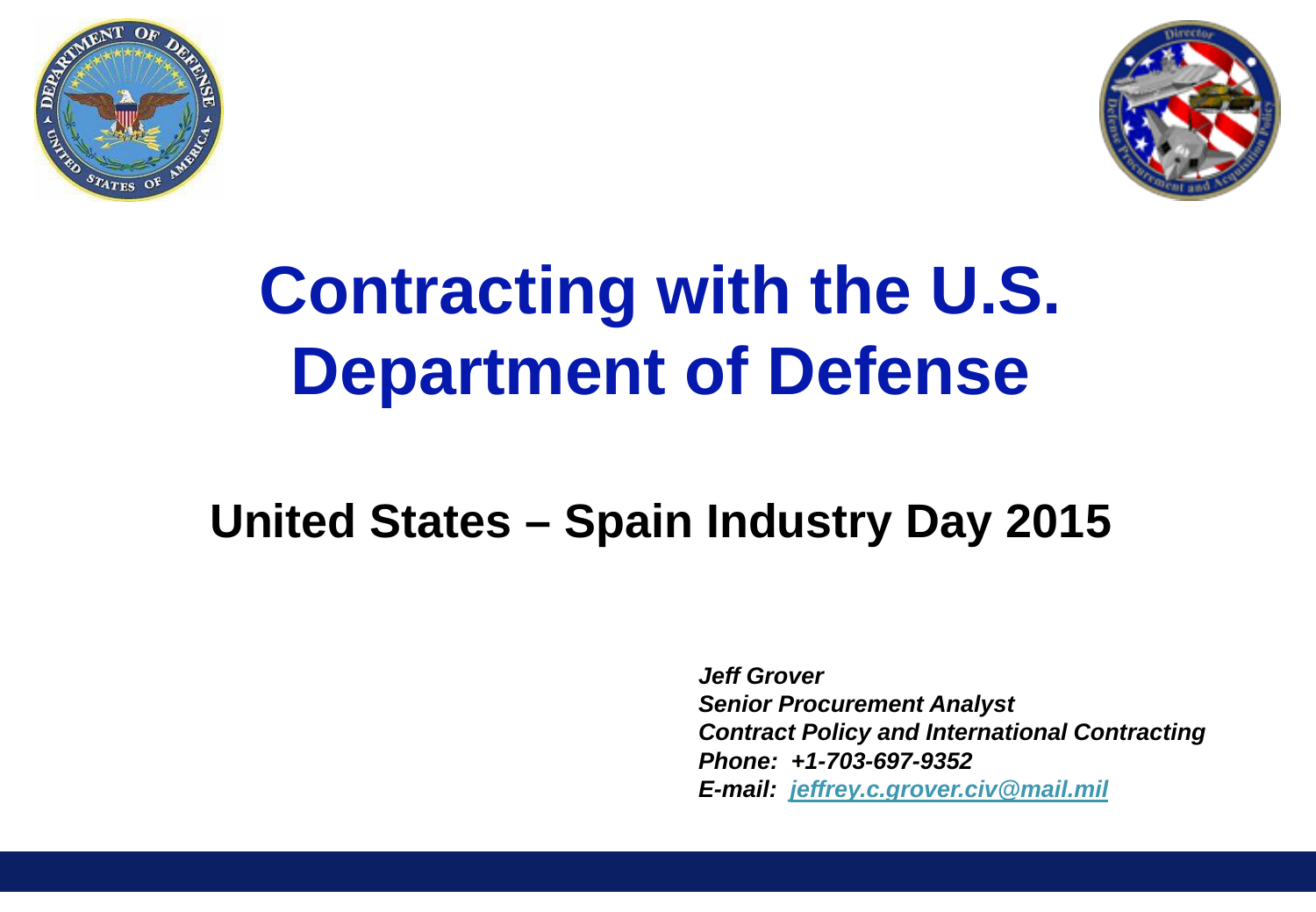

**TALKING POINTS**



- How DoD Procures Goods and Services
- What DoD Procures A look at Fiscal Year 2014 Purchases
- How Industry Can Effectively Sell to DoD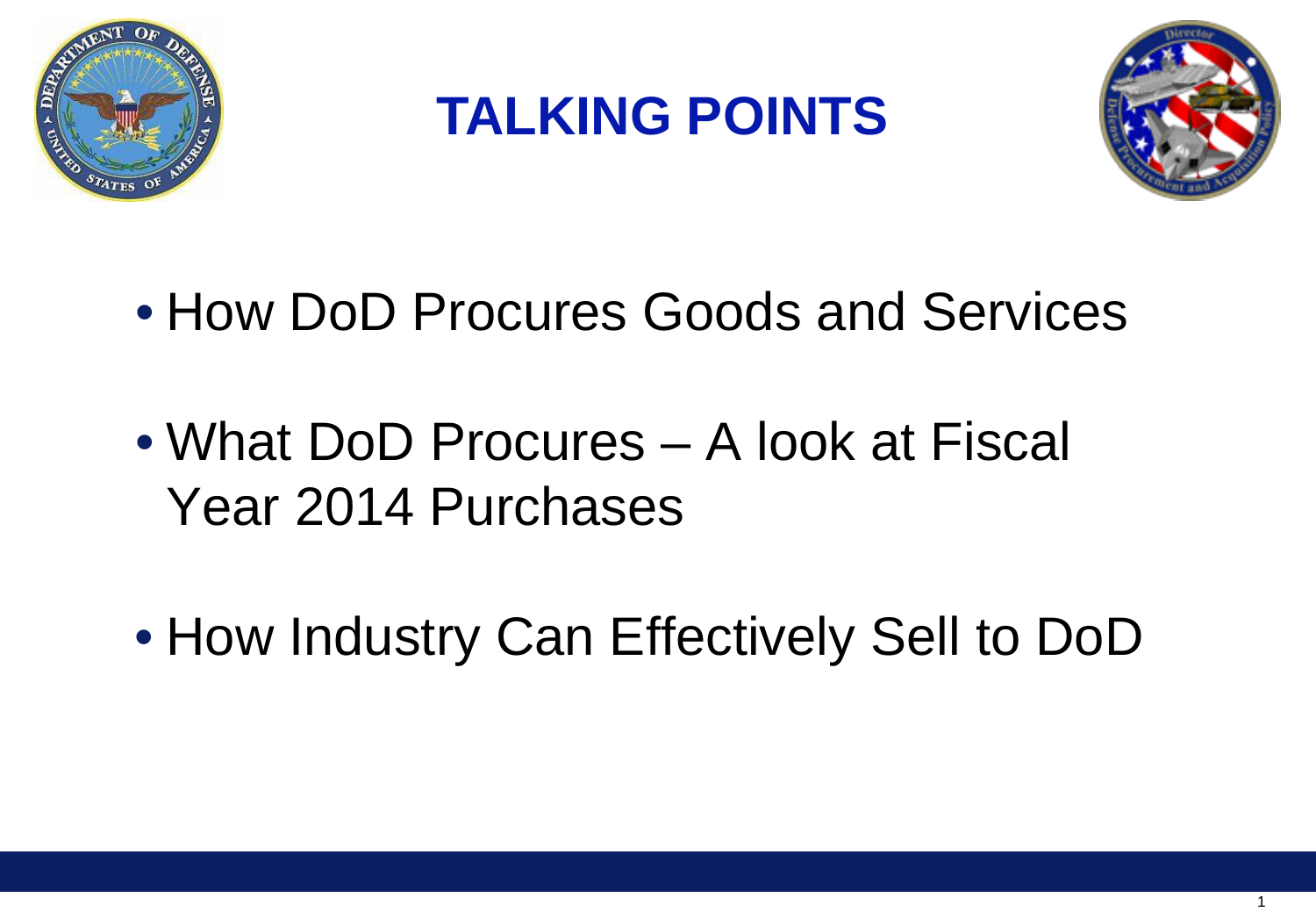

# **The Defense Procurement System**



- Centralized, uniform procurement policy and procedures
	- oLaws, regulations, and guiding principles are the same for all defense procurement offices
- Decentralized procurement offices and execution

oArmy, Navy, Air Force, Defense Logistics Agency, and other Defense agencies have individual commodity and procurement offices in different locations around the world.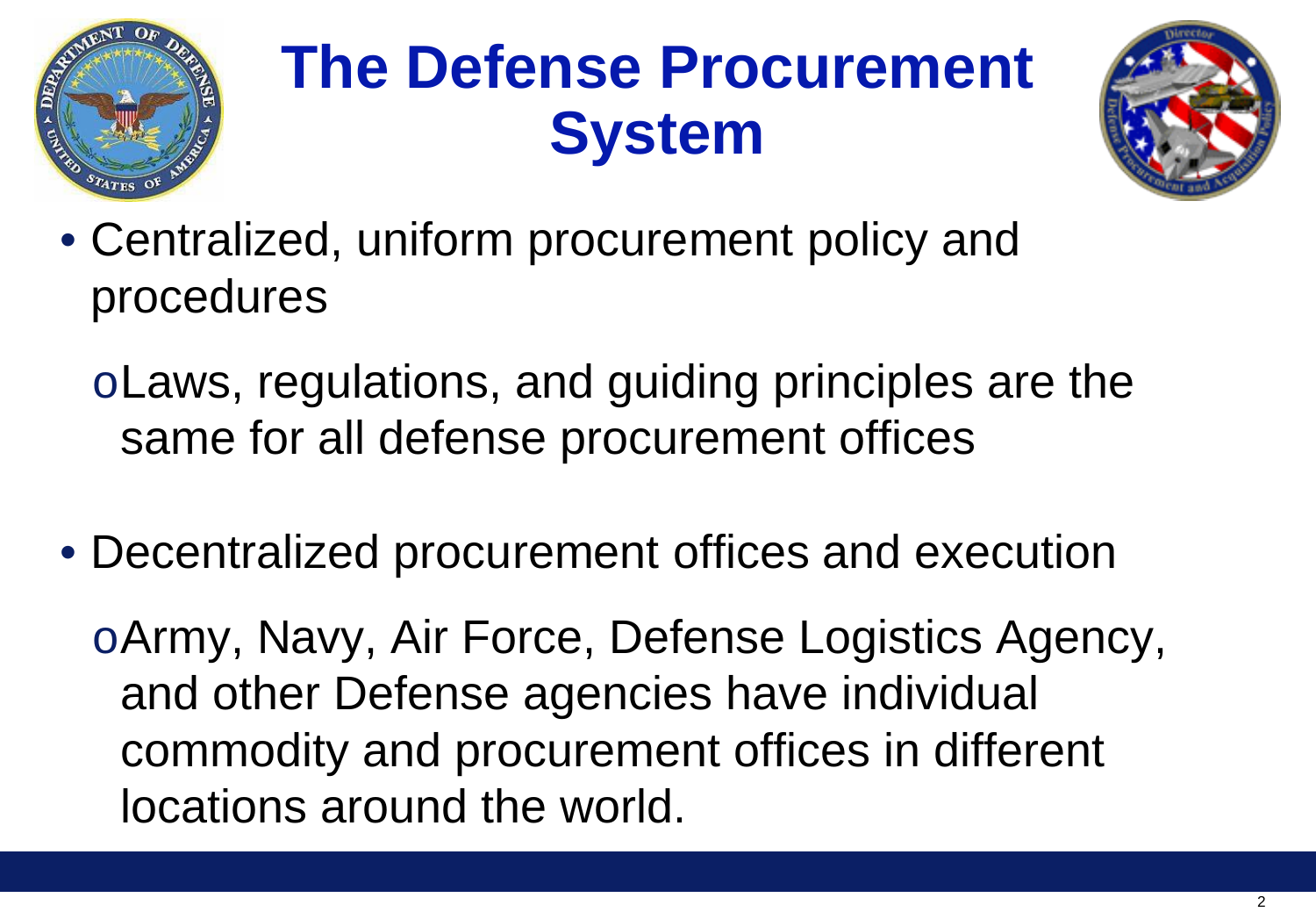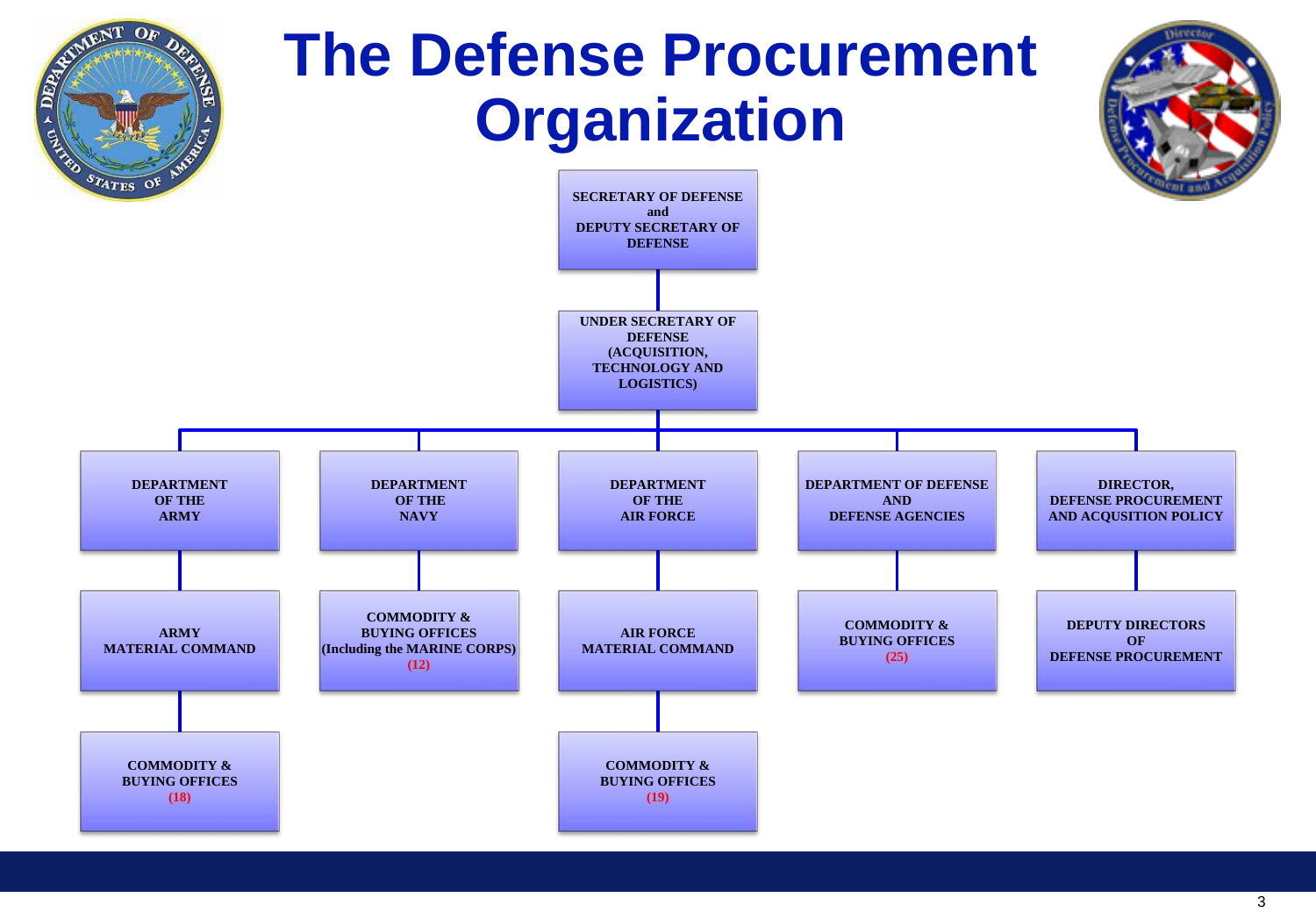

### **The Defense Procurement System Guiding Principles**



- Conduct Market Research and Planning
- Provide all an opportunity to compete for government contracts
- Publicize opportunities and contract awards
- Select contractors fairly based on objective criteria with no outside influence
- Provide an opportunity to protest
- Advance Government social economic goals
- Award contracts only to responsible contractors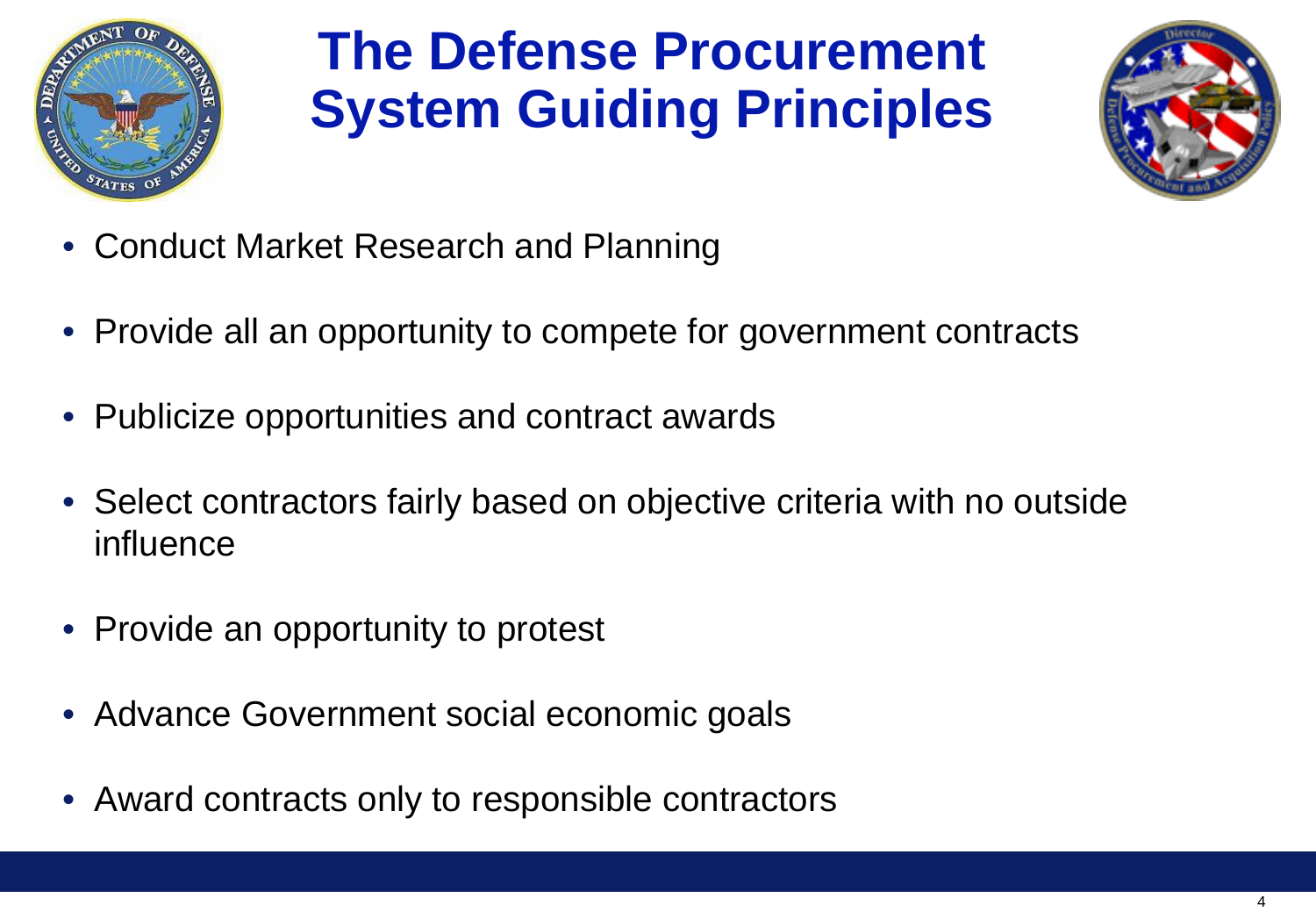

*Source: Business Intelligence Tool data from 2 Jan 15*

*Numbers may not add due to rounding*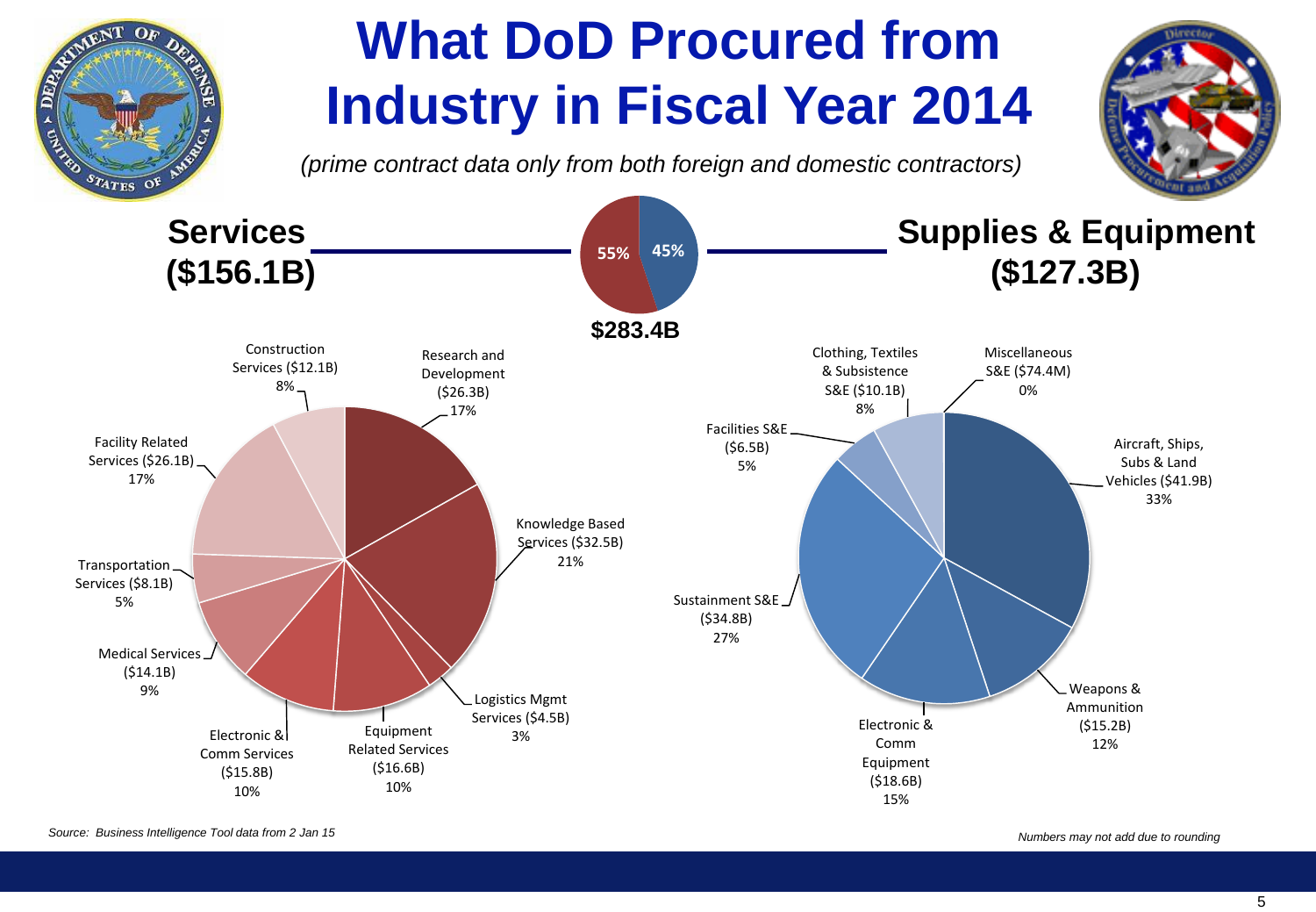

#### **Top 10 Procurements from Foreign Industry in Fiscal Year 2014**



*Note: The U.S. DoD procurement statistics presented ONLY include prime contracts. This data would not include sub-contracts with foreign companies or foreign owned or controlled companies registered and paying taxes in the U.S. as a U.S. company.*

| <b>Product or Service</b>                                              | <b>Actions</b> | <b>Contract Obligations</b><br>(S12.9B) | <b>Percentage</b><br>(96.9%) |
|------------------------------------------------------------------------|----------------|-----------------------------------------|------------------------------|
| <b>PETROLEUM</b>                                                       | 4,155          | \$3,941,583,050                         | 29.5%                        |
| <b>SERVICES</b>                                                        | 28,264         | \$2,674,424,205                         | 20.0%                        |
| <b>CONSTRUCTION</b>                                                    | 9,789          | \$2,174,402,206                         | 16.3%                        |
| <b>SUBSISTENCE</b>                                                     | 40,169         | \$1,534,346,283                         | 11.5%                        |
| ALL OTHERS NOT IDENTIFIABLE TO ANY<br><b>OTHER PROCUREMENT PROGRAM</b> | 24,897         | \$1,324,965,115                         | 9.9%                         |
| <b>AIRFRAMES AND SPARES</b>                                            | 1,340          | \$468,251,736                           | 3.5%                         |
| <b>SHIPS</b>                                                           | 5,546          | \$248,448,878                           | 1.9%                         |
| <b>OTHER AIRCRAFT EQUIPMENT</b>                                        | 693            | \$248,298,594                           | 1.9%                         |
| <b>COMBAT VEHICLES</b>                                                 | 482            | \$205,062,840                           | 1.5%                         |
| ELECTRONICS AND COMMUNICATION<br><b>EQUIPMENT</b>                      | 705            | \$139,788,622                           | 1.1%                         |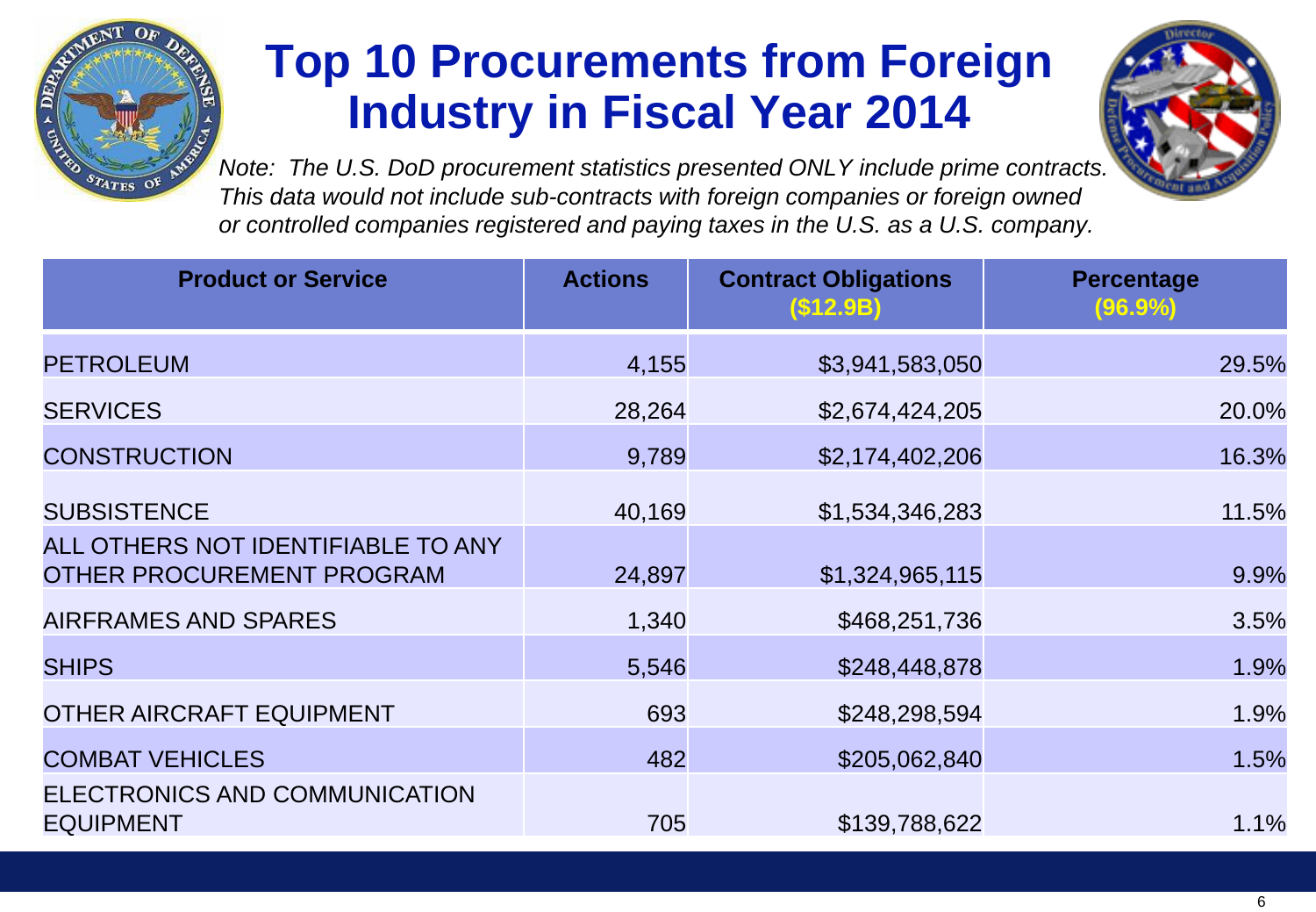

#### **Procurements from Spanish Industry in Fiscal Year 2014**

*Note: The U.S. DoD procurement statistics presented ONLY include prime contracts. This data would not include sub-contracts with foreign companies or foreign owned or controlled companies registered and paying taxes in the U.S. as a U.S. company.*



| <b>Product or Service</b>                                              | <b>Actions</b> | <b>Contract Obligations</b> |
|------------------------------------------------------------------------|----------------|-----------------------------|
| <b>PETROLEUM</b>                                                       | 112            | \$90,775,279                |
| <b>CONSTRUCTION</b>                                                    | 183            | \$37,236,153                |
| ALL OTHERS NOT IDENTIFIABLE TO ANY OTHER<br><b>PROCUREMENT PROGRAM</b> | 141            | \$26,039,217                |
| <b>SERVICES</b>                                                        | 595            | \$19,187,981                |
| OTHER FUELS AND LUBRICANTS                                             | 25             | \$242,290                   |
| <b>NON-COMBAT VEHICLES</b>                                             |                | \$25,474                    |
| <b>MEDICAL AND DENTAL SUPPLIES AND EQUIPMENT</b>                       | $\overline{7}$ | \$24,390                    |
| <b>SHIPS</b>                                                           | 10             | \$24,127                    |
| <b>SUBSISTENCE</b>                                                     | 4              | \$4,901                     |
| <b>CONSTRUCTION EQUIPMENT</b>                                          |                | (\$4,292)                   |
| <b>Grand Total</b>                                                     | 1,079          | \$173,555,521               |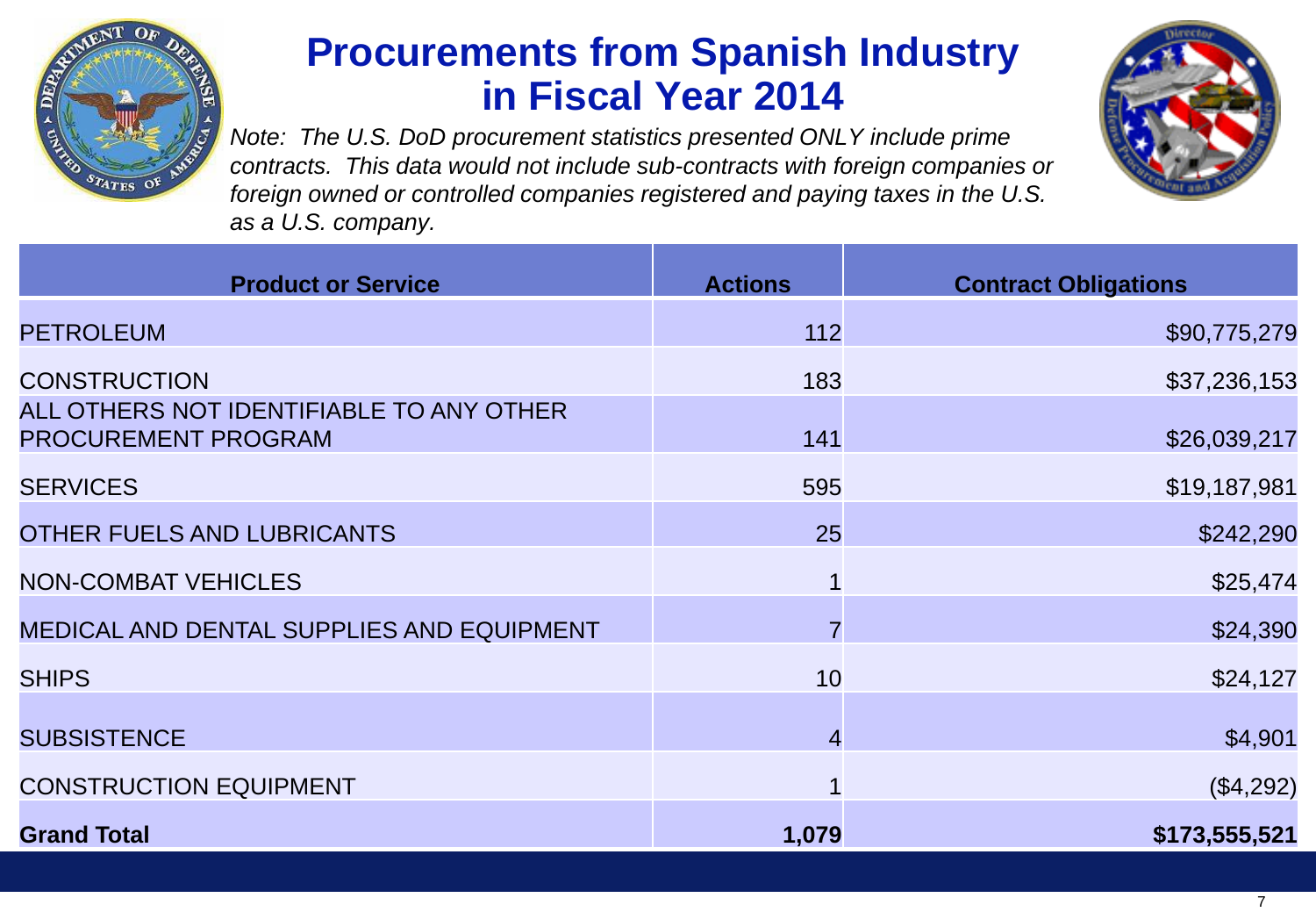

#### **Key Steps Industry Should Consider When Selling to DoD Part 1**



- Clearly identify your end product, service, component, or assembly
- Market your capabilities
- Identify contracting activities that are soliciting for the items/services you sell
- Understand how your potential customers do business
- Build relationships and partner with U.S. industry
	- o Contact industry associations like AIA and NDIA to assist
- Register your company on the System for Award Management (SAM) [\(www.sam.gov](http://www.sam.gov/))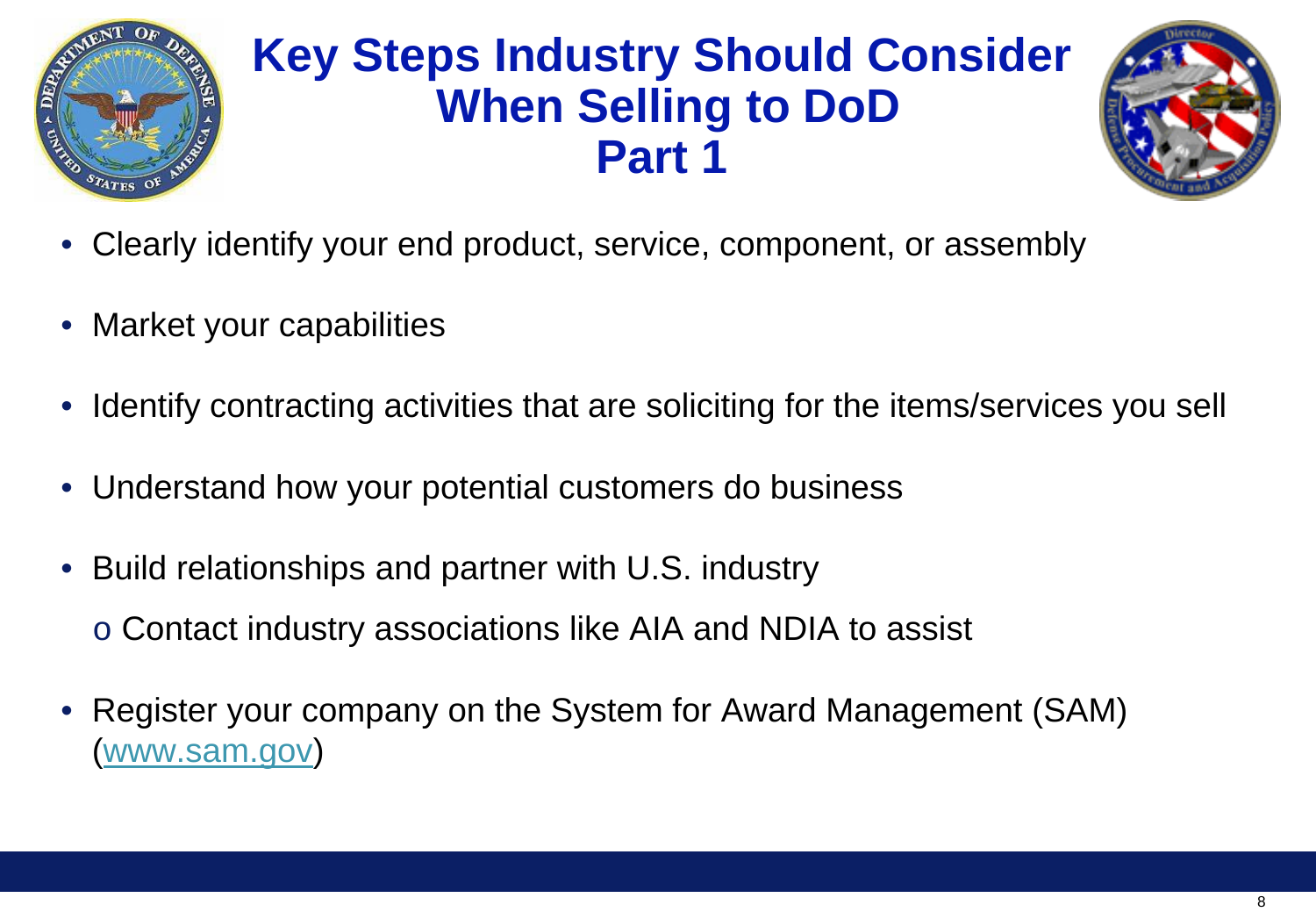

#### **Key Steps Industry Should Consider When Selling to DoD Part 2**



- Compete for contracts at Federal Business Opportunities [\(www.fbo.gov](http://www.fbo.gov/))
- Follow the proposal submission instructions
- Provide the best proposal based on Cost/Price, Technical, and/or other performance-based requirements
- Negotiate and communicate with US DoD Contracting Officers
- Build successful portfolio of past performance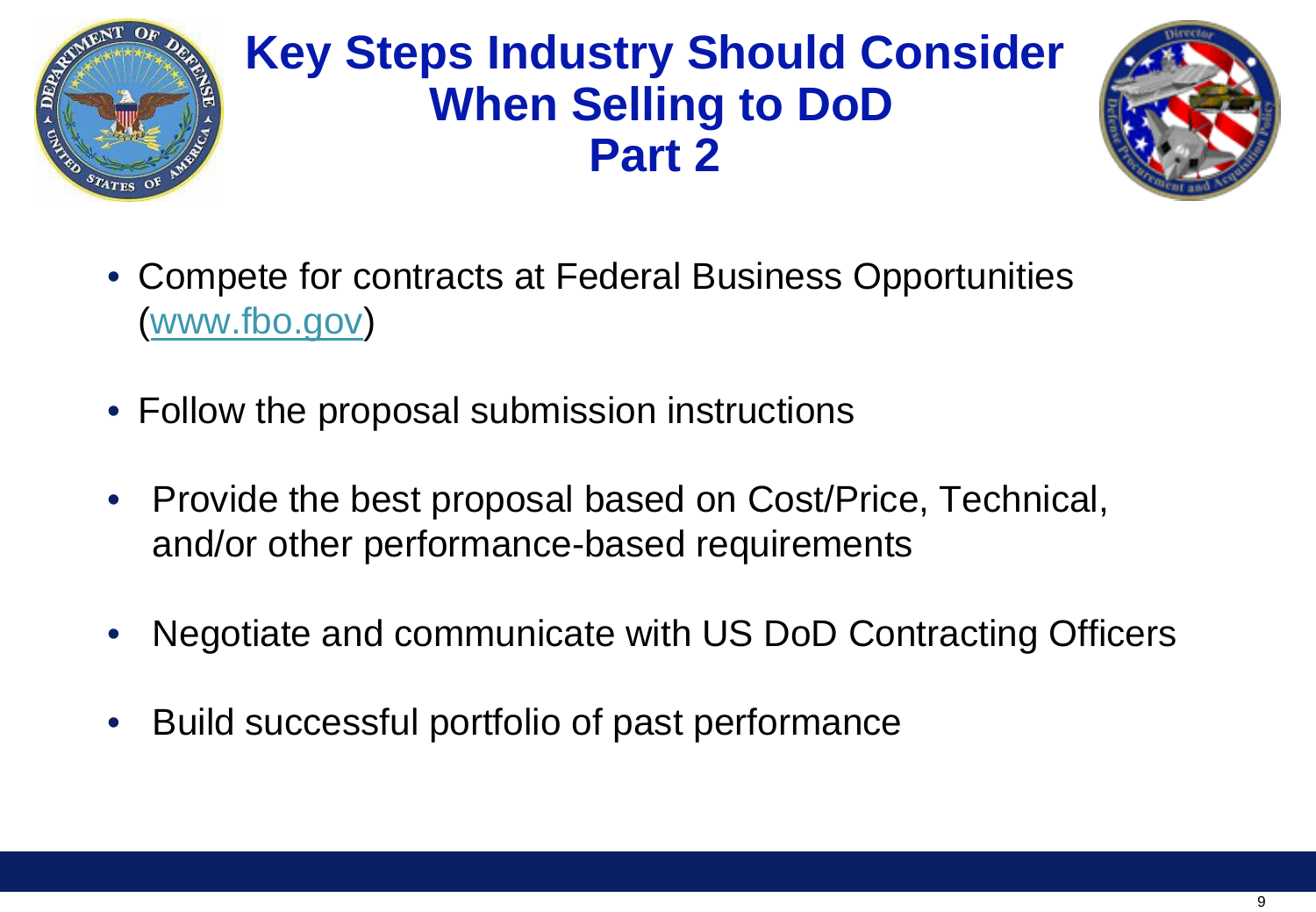## **QUESTIONS???**

â

C. Maria

STATES OF



**UNCLASSIFIED//FOUO** http://www.acq.osd.mil/dpap/  $D - C$ <sup>2</sup> Defense Procurement and ... X Defense Procurement and **Defense Pricina Acquisition Policy** DPAP | DP Text Size  $\bigodot$   $\begin{array}{ccc} + \end{array}$  Print Page  $\begin{array}{ccc} - \end{array}$ GO. **Defense Procurement and Acquisition Policy** DPAP / DP Home **HOT TOPICS** DPAP is responsible for all Contracting and Procurement policy matters including e-Business in **DPAP Operations DFARS/PG** the Department of Defense (DoD). DPAP executes **FAR Defense Acquisition** that policy through the timely update of the DFARS. **Regulations System** Policy Vault PGI, and 5000.1&2. Acquisition Exchange Program **Contract Policy and** (DoD).Read More **International Contracting Vision CORT Tool** Acquisi excellence through leadership with Scorecards **Contract Policy Emergencies and Contingencies Mission International Contracting Contract Pricing Reference Guides** Enable Components to effectively deliver equipment **BioBased Reporting** and services that meet the needs of the warfighter **Contingency Contracting** Accessibility/Section 508 through innovative policy, guidance, and oversight while being good stewards of the taxpayers' money. **Acquisition Policy Program Development and** Read More >> Implementation eBusiness **Defense Pricing Purchase Card** years. Read More The Director of Defense Pricing reports to the Under Secretary of Defense **Unique Identification** (Acquisition, Logistics, and Technology) (USD(AT&L)) but is supported by the Defense **News** Procurement and Acquisition Policy office. **Government Furnished** April 1, 2015 **Property (GFP) Vision** Procure to Pay (P2P) Acquisition excellence through leadership with integrity. **Mission Guidebooks for Contractor** ∢ ▲ 归 (0)



#### Mr. Shay D. Assad

Director, Defense Pricing

Mr. Shay D. Assad assumed the role of Director of Defense Pricing in June of 2011.

He is responsible for contract pricing policy matters within the Department of Defense



#### **RADM** Althea H. "Allie" Coetzee Acting Director, Defense Procurement and **Acquisition Policy**

Rear Admiral Allie Coetzee became the

Acting Director, Defense Procurement and Acquisition Policy (DPAP) March 2015 after reporting to DPAP in September 2013 as the Deputy Director for Contingency Contracting. Prior to that she served as the Executive Director, Deputy Assistant Secretary of the Navy (Acquisition and Procurement) for two

**Upcoming Webinar: Government Furnished Property Basics** Ms. Carol Vigna and Mr. David Guinasso will present a series of Defense Procurement and Acquisition Policy-developed Government Furnished Property webinars as  $\rightarrow$ 

11:01 AM

4/7/2015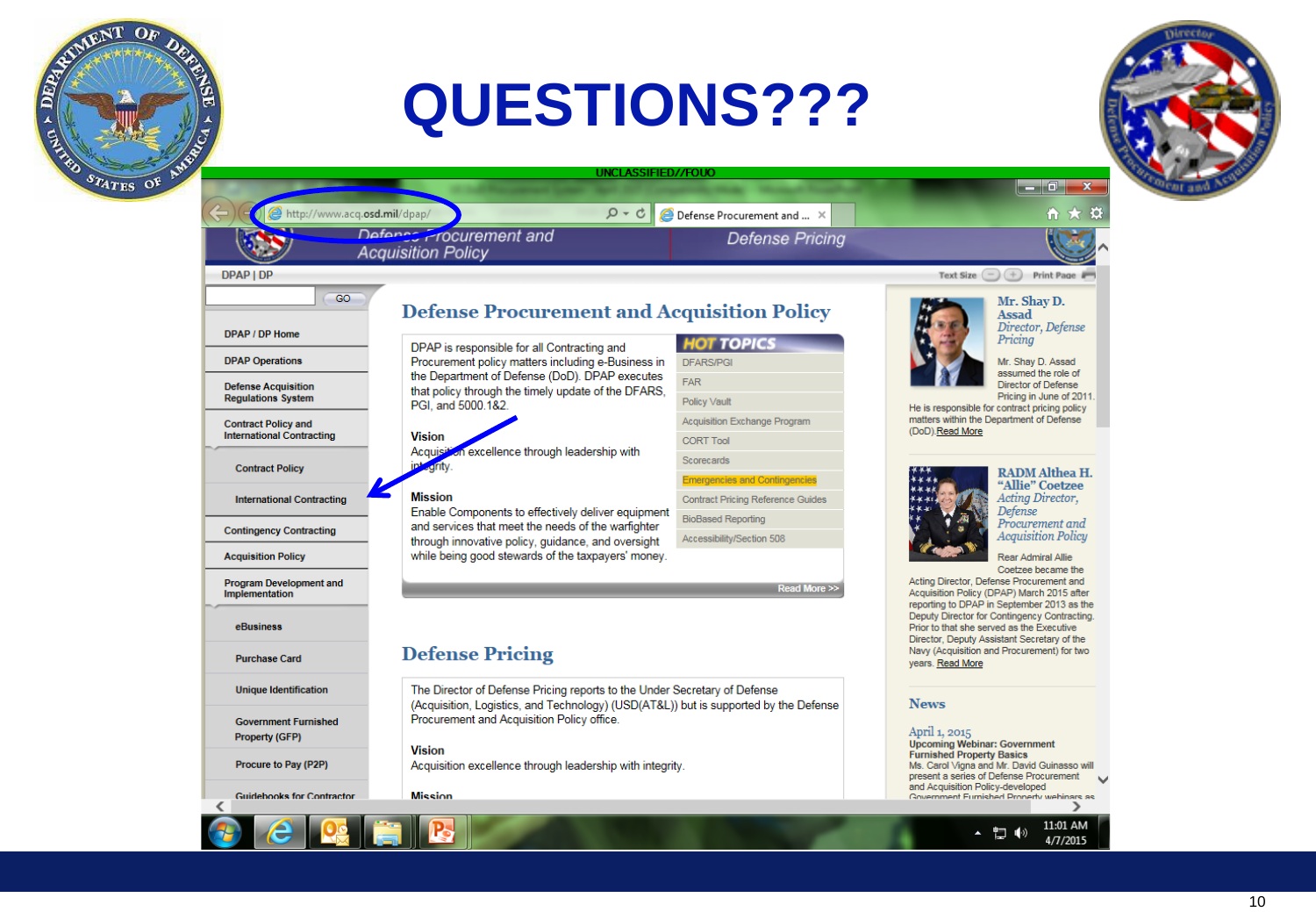



## **BACK-UP**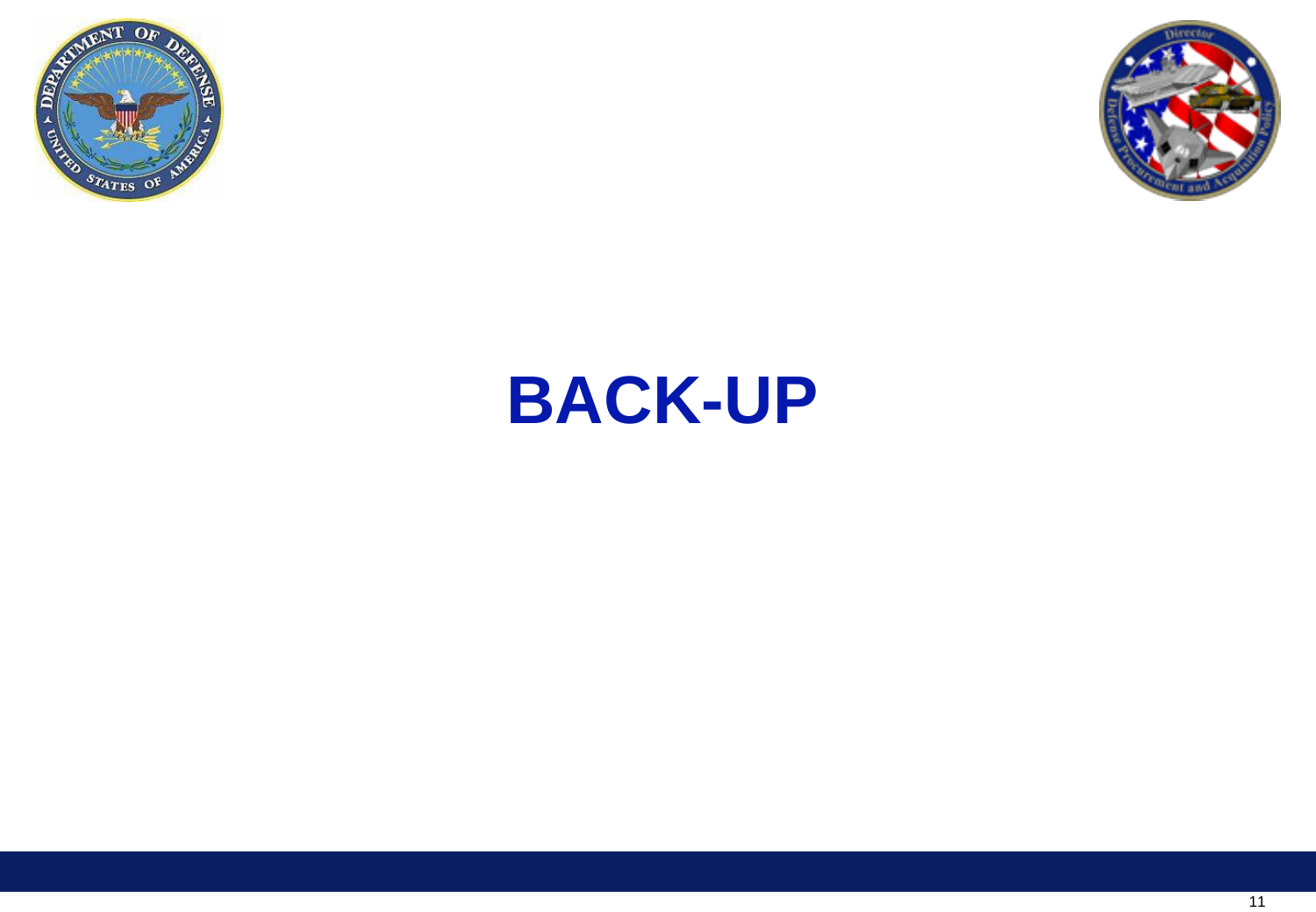

## **Procurement Laws**



- U.S. Code: Most procurement laws are incorporated into the U.S. Code. Examples include:
	- oCompetition in Contracting Act
	- oSmall Business Act
	- oBuy American Act
- Annual Defense Authorization and Appropriation Acts also contain provisions pertaining to procurement.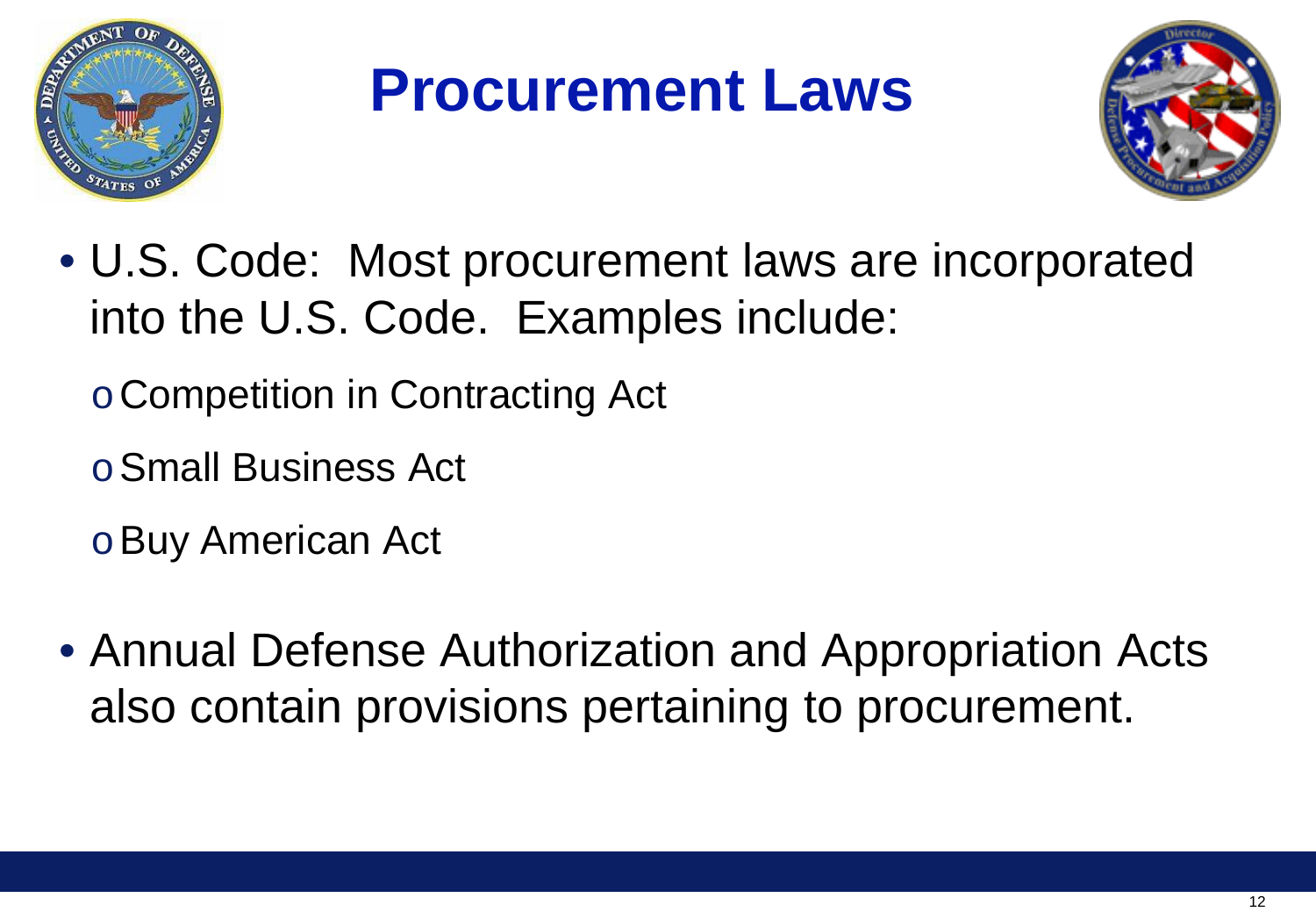

## **Procurement Regulations**



- Federal Acquisition Regulations (FAR): Applies to virtually all Federal procurement
- Defense Federal Acquisition Regulation Supplement (DFARS): Applies only to DoD
- Military Department Supplements: Applies only to the Military Department (*e.g*., Army) that issues the Supplement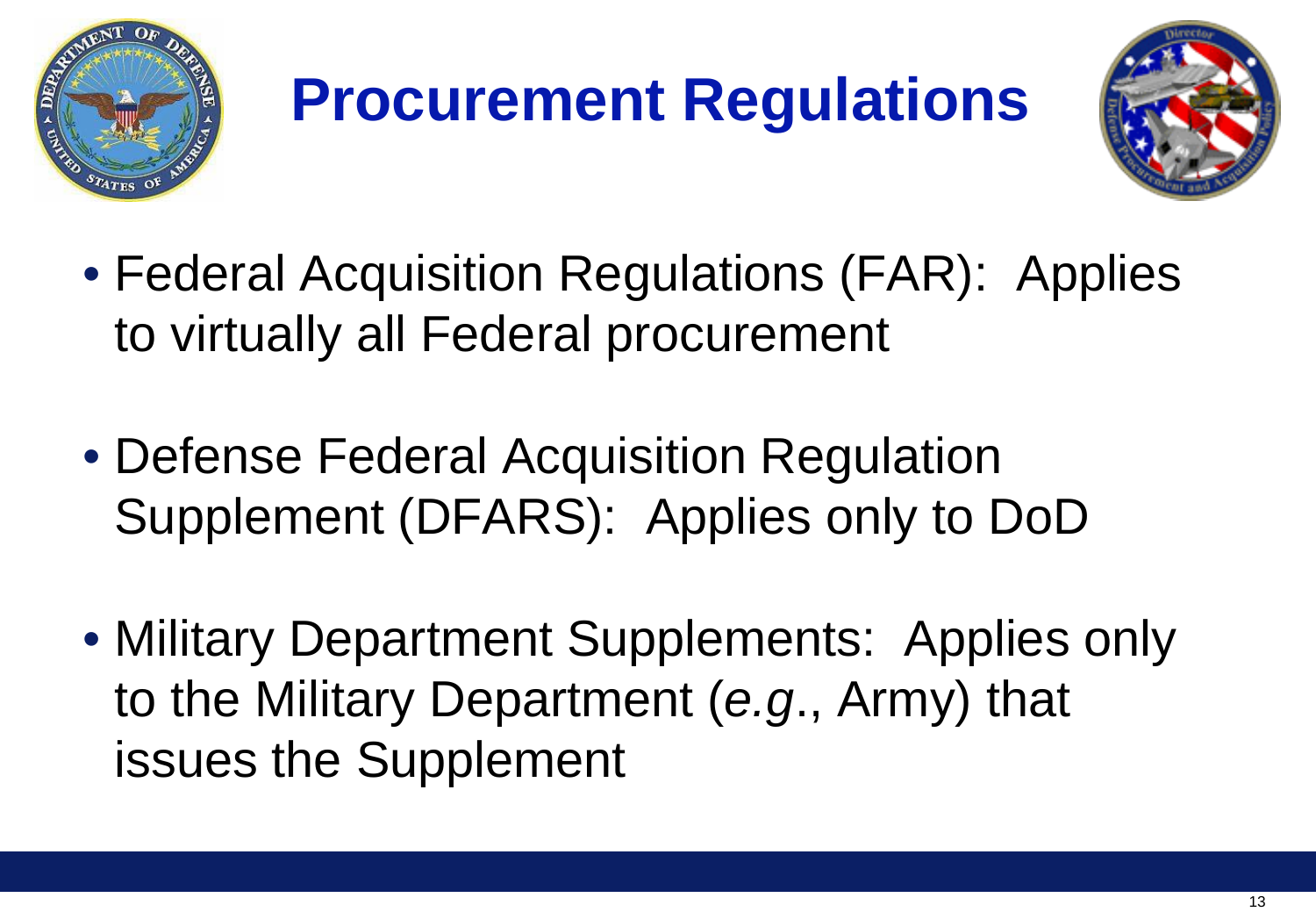

## **Competition**



- Competition in Contracting Act (10 U.S.C. 2304) requires the head of the agency to obtain full and open competition with certain exceptions
- Approximately 60% of Defense contracts are awarded on a competitive basis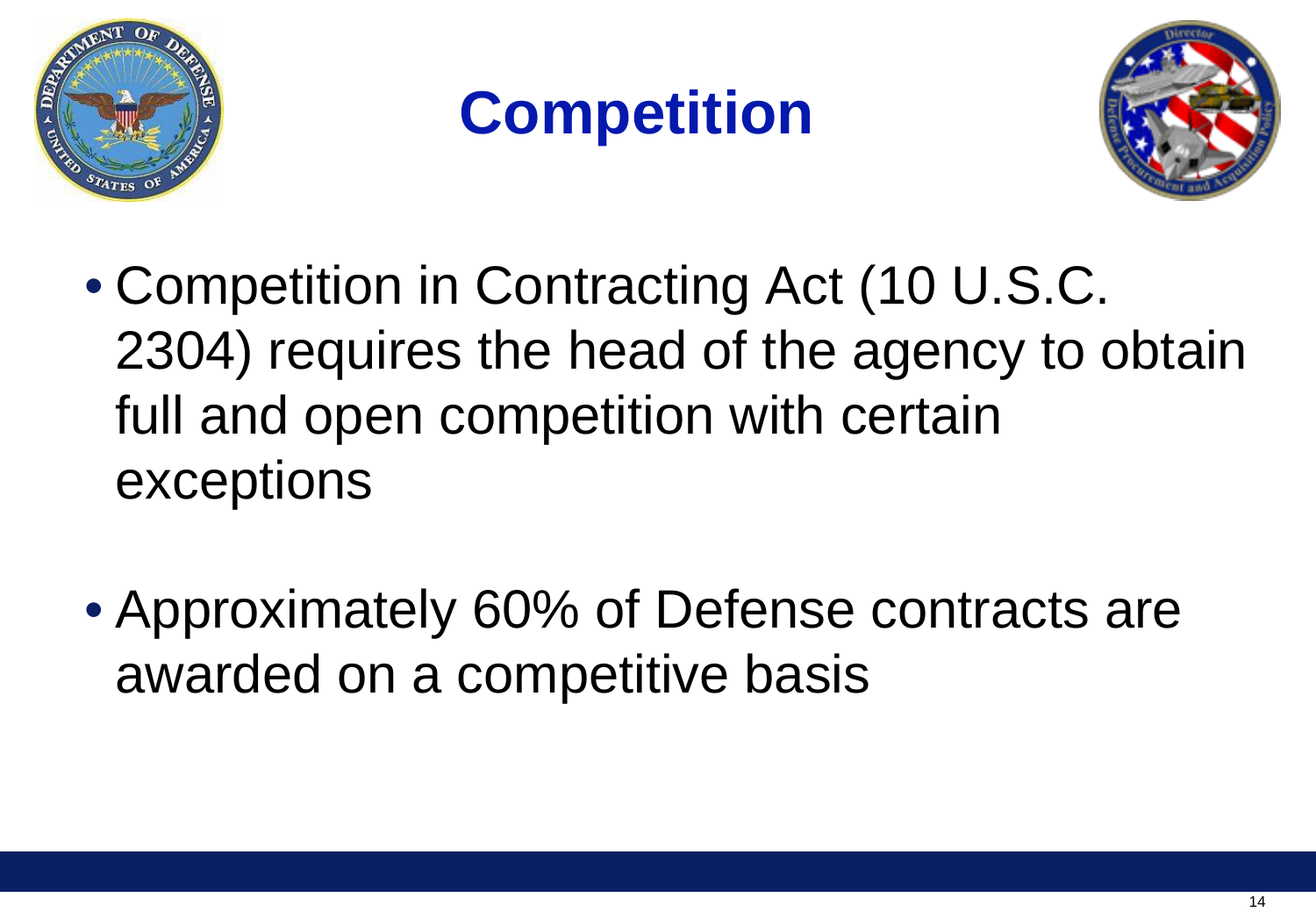

# **Competition Procedures**



- Publish summaries (synopses) of requirements in the *Federal Business Opportunities* website
- Solicit a reasonably broad range of sources
- Treat competing offerors the same:
	- Solicitations should not favor one company over another
	- Provide the same information to all companies
	- Source selection based on ability to satisfy objective requirements (cost, technical, schedule)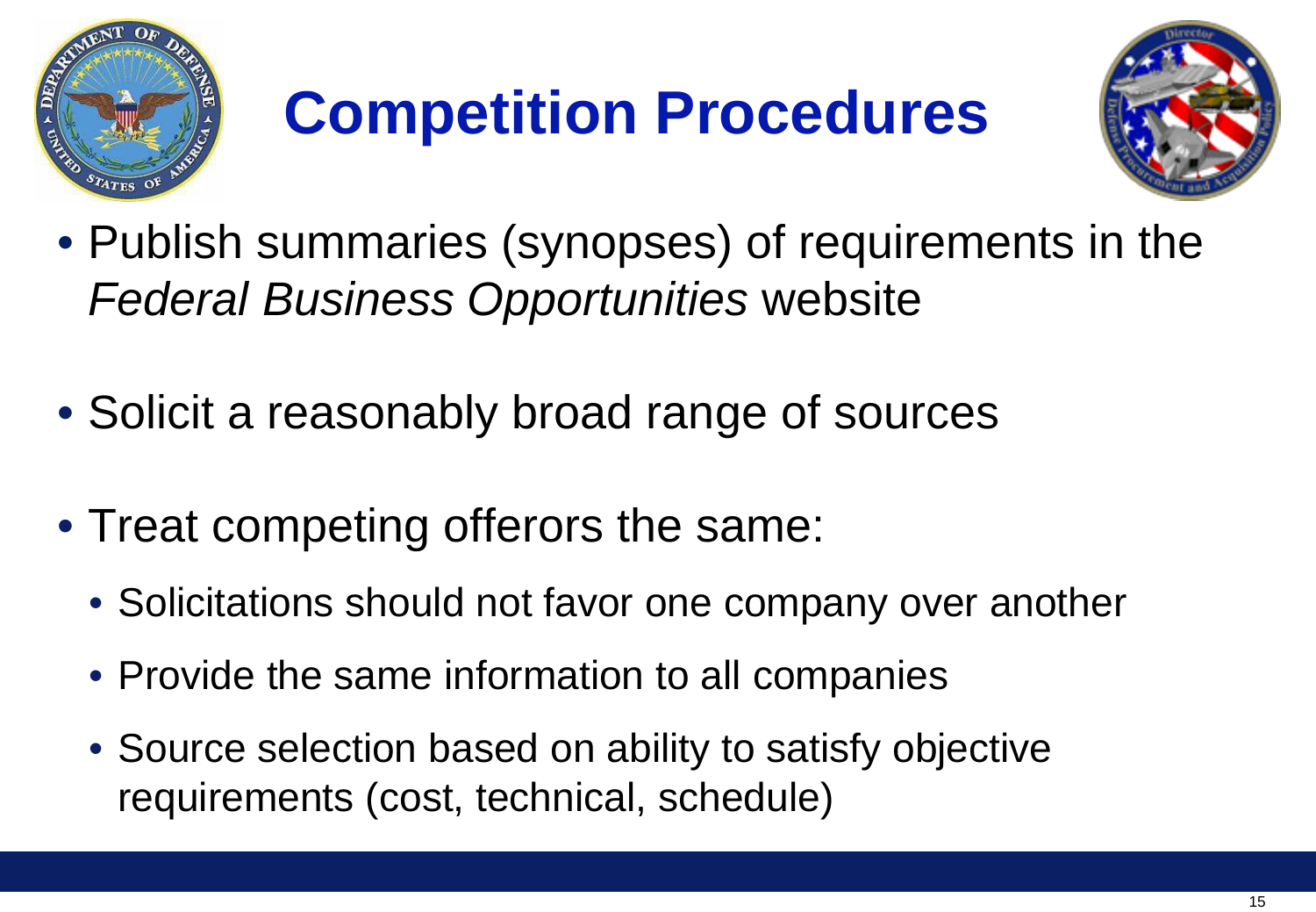

## **Competition**

*Exceptions are Strictly Limited by Law*



- Only one responsible source
- Urgent Requirement
- Mobilization Base/Industrial Preparedness
- International Agreement
- **Required by law**
- National Security
- Public Interest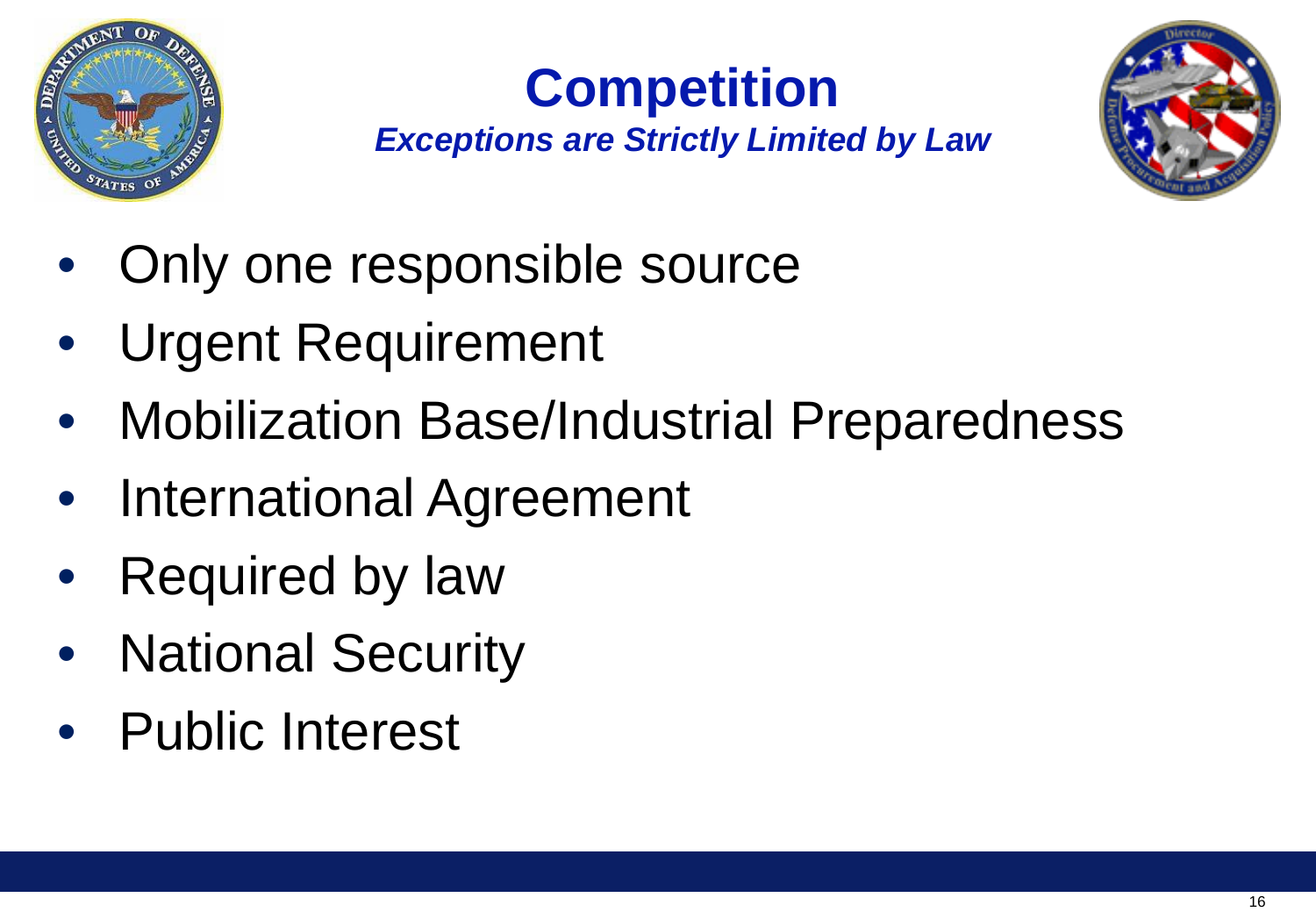

#### **Contract Types** *Two Main Categories*



- Fixed Price
	- Firm Fixed Price and Variations
	- Appropriate where the end item is well defined
	- Contractor assumes risk
	- Options
- Cost Reimbursement
	- Contractor reimbursed for costs incurred
	- Appropriate where there is high risk, i.e. R&D
	- May contain incentives to hold cost down
	- Government assumes risk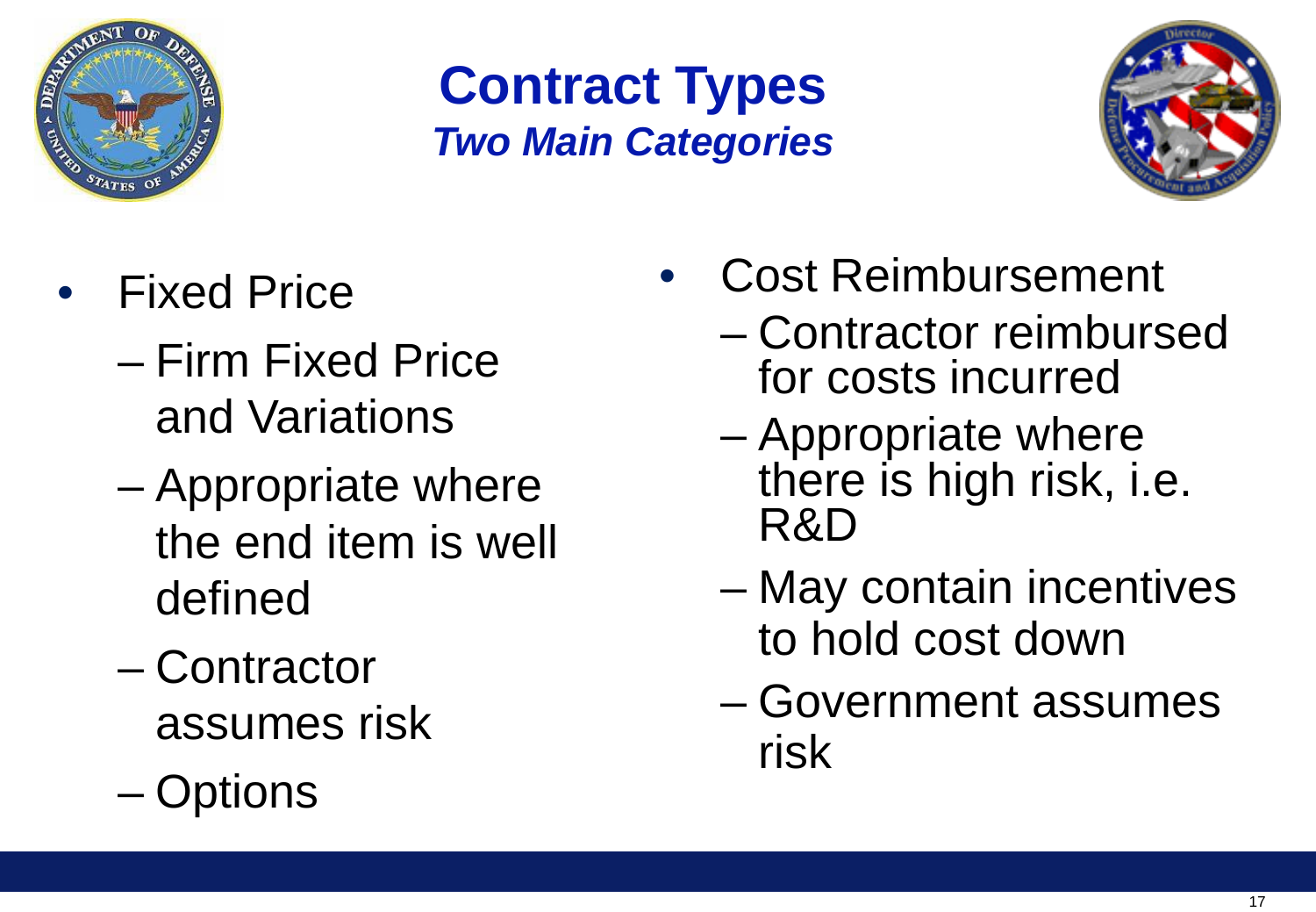

#### **Contracting Process** *Two Types of Solicitations*



• Invitation for Bid (IFB)

oRequirement is precisely defined oPublic opening of sealed bids oCompete on Price

- Request for Proposals (RFP)
	- oNegotiated
	- oCompete on technical proposal as well as price and schedule
	- oDetailed cost data may be required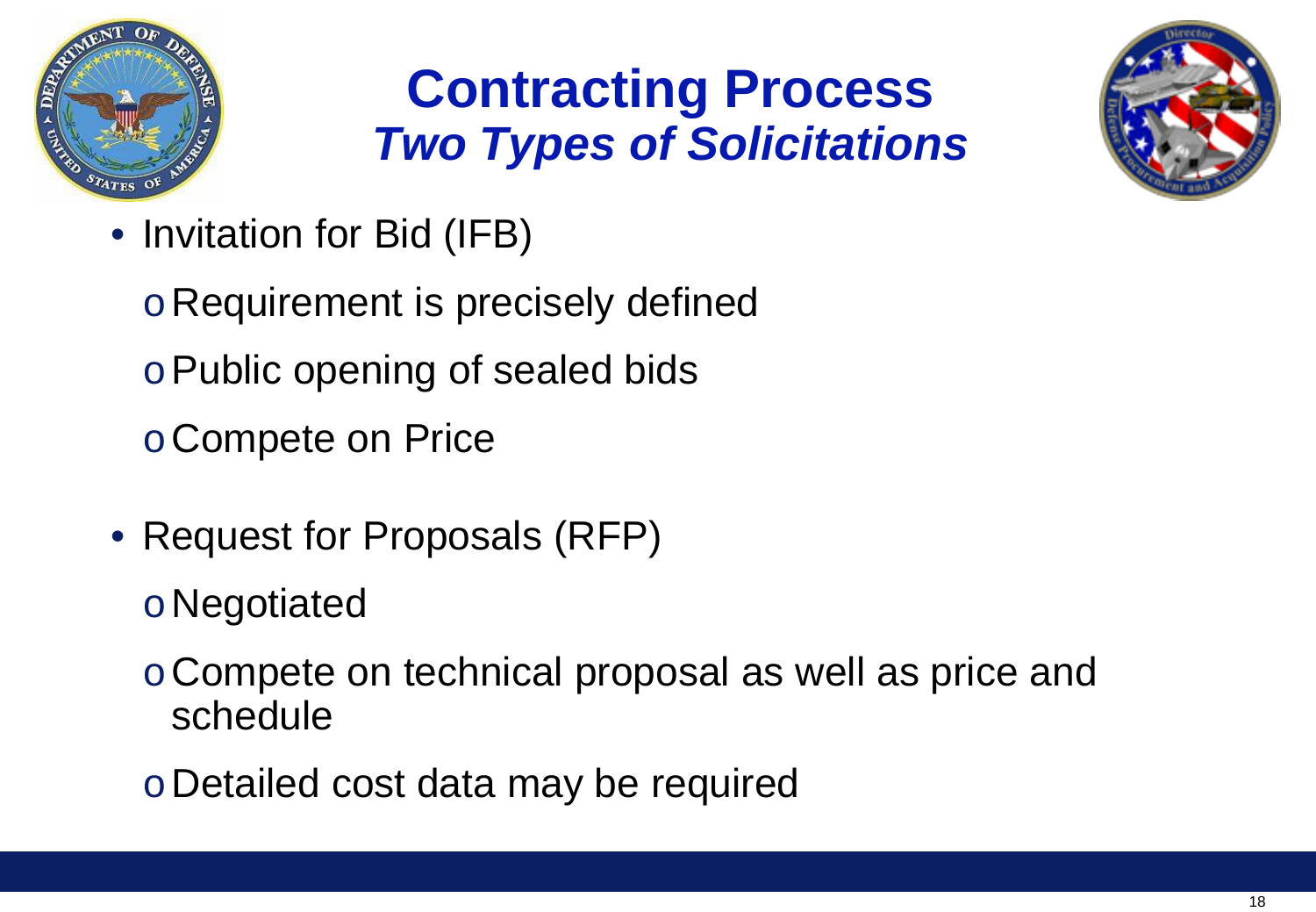

### **Contracting Process Contract Placement**



- Publicize the procurement
- Issue the solicitation. Includes terms and conditions, specifications, closing date and basis for award
- Evaluate Responses. Technical merit, management approach, past performance, price reasonableness
- Establish that selected source is Responsible
- Award Contract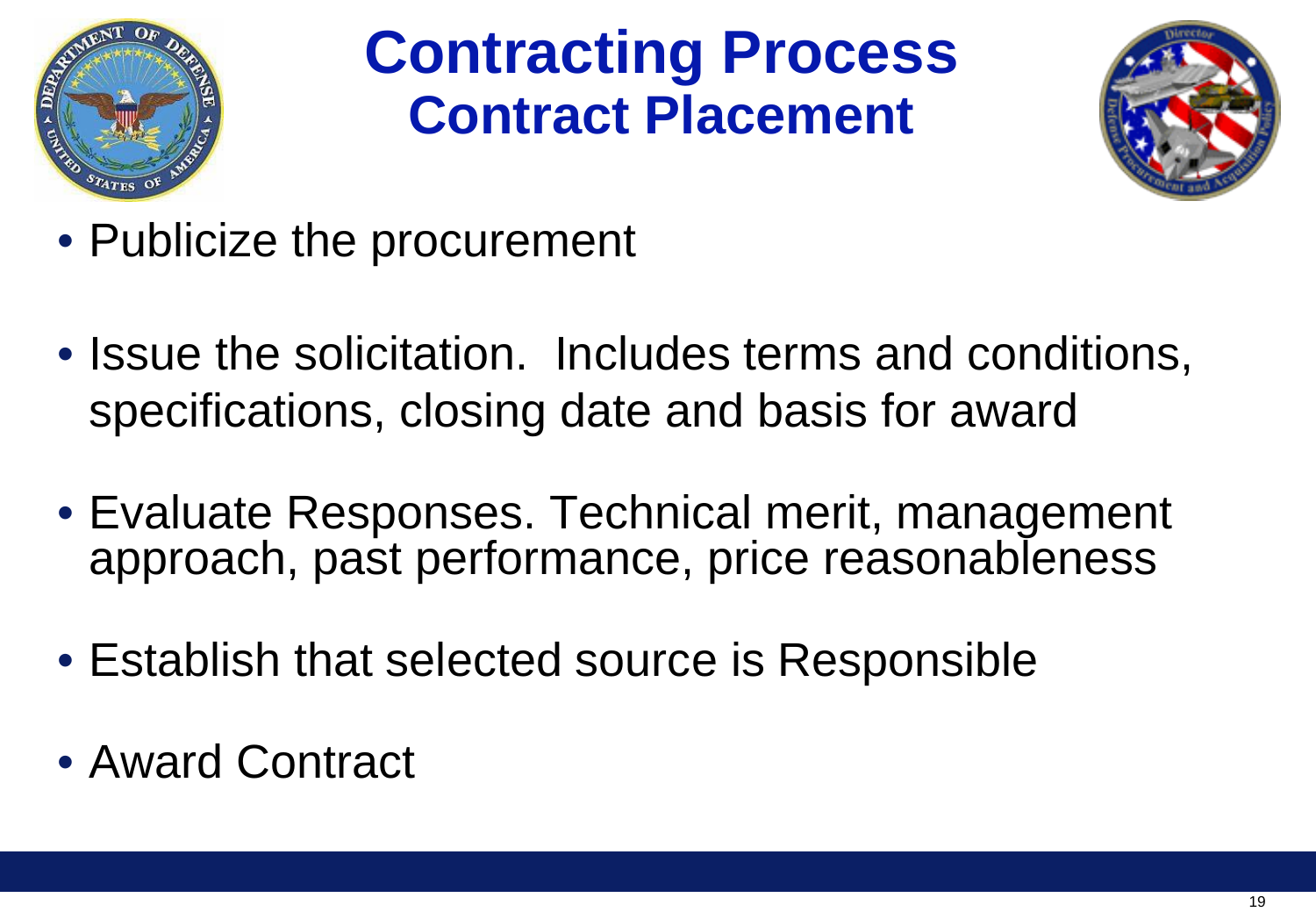

## **Protests & Disputes Resolution**



- Any potential or actual offeror may protest a solicitation or award
- All protests must be given consideration
- After award, contract disputes settled in accordance with the Contract Disputes Act
	- Requires contracting officer to issue a final decision on a disputed matter
	- Contractor can appeal the final decision
- Disruption of the procurement process should be minimized